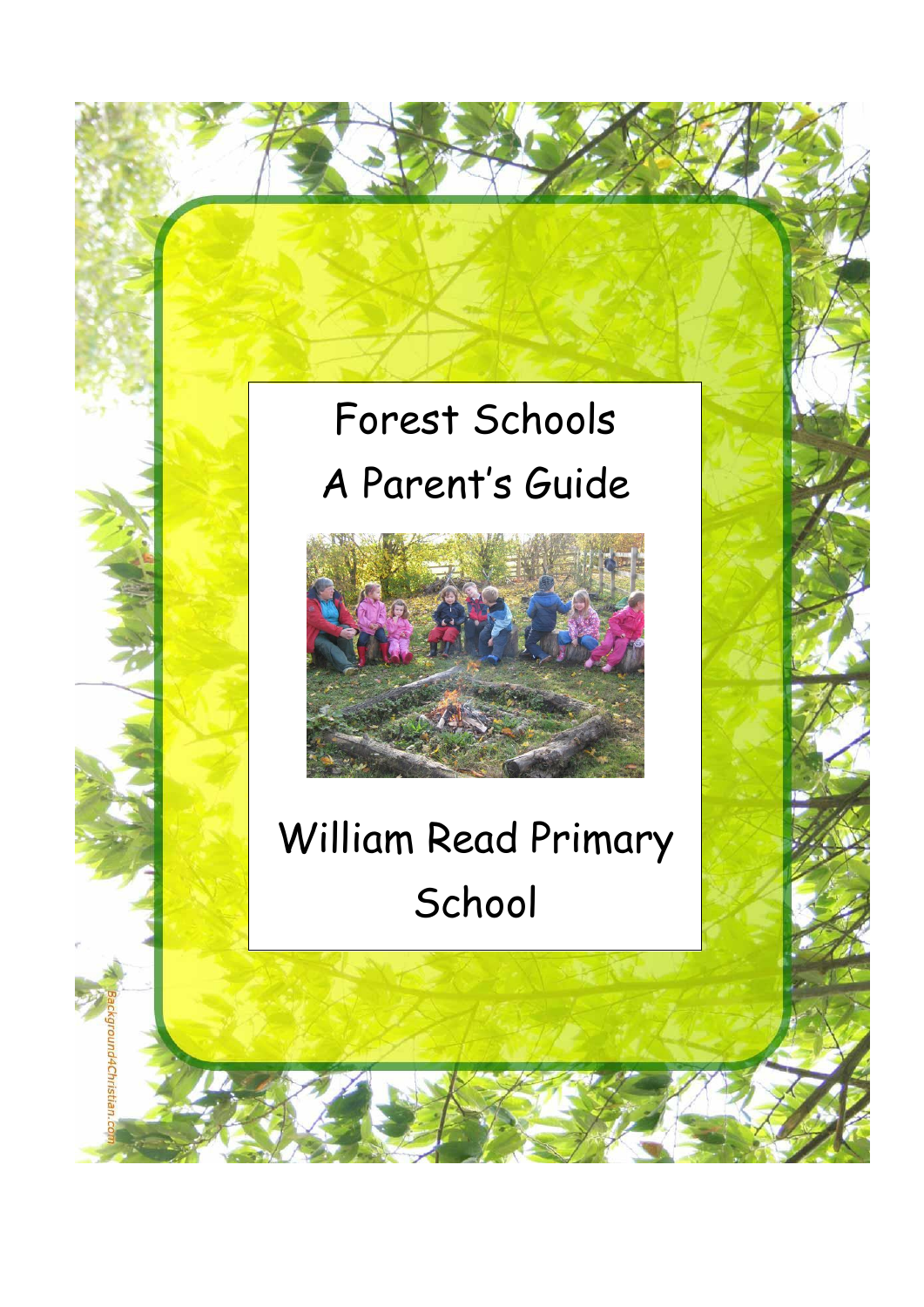### What is Forest School?

Forest school offers regular visits to a wooded area for children to be inspired in child led activities that allow social skill development and team building.

This environment nurtures spiritual and moral development allowing children to grow in self-esteem and gain emotional strength. It challenges them to become responsible and manage risks for themselves while strengthening their fine and gross motor skills.

Forest School is about exploring, experiencing and respecting the natural world through practical activities. This stimulates creative thinking and problem solving whilst the children are playing. The children make the visits in all weathers, all year round, learning from the seasons and environmental changes.

## Why is Forest School such a great opportunity for your children?

- It is proven from research that learning that takes place in the outdoors is much more powerful and memorable as all the senses are involved.
- Forest Schools develop children through a child led approach.
- Children are taught how to assess risks for themselves.
- Children are able to develop their speech and language, social skills and empathy.
- They learn to respect and appreciate the countryside.

## Clothing

The school has invested in water proof jackets and trousers to keep the children dry. However, it is essential they have welly boots with thick socks to keep their feet warm and layers of clothing including warm jumpers in cold weather and sun hats and sun cream applied in the warmer weather.

#### Behaviour

Behaviour will be dealt with in line with the schools behaviour policy. We reserve the right to exclude a child from attending Forest School if their behaviour is dangerous to themselves or anyone else.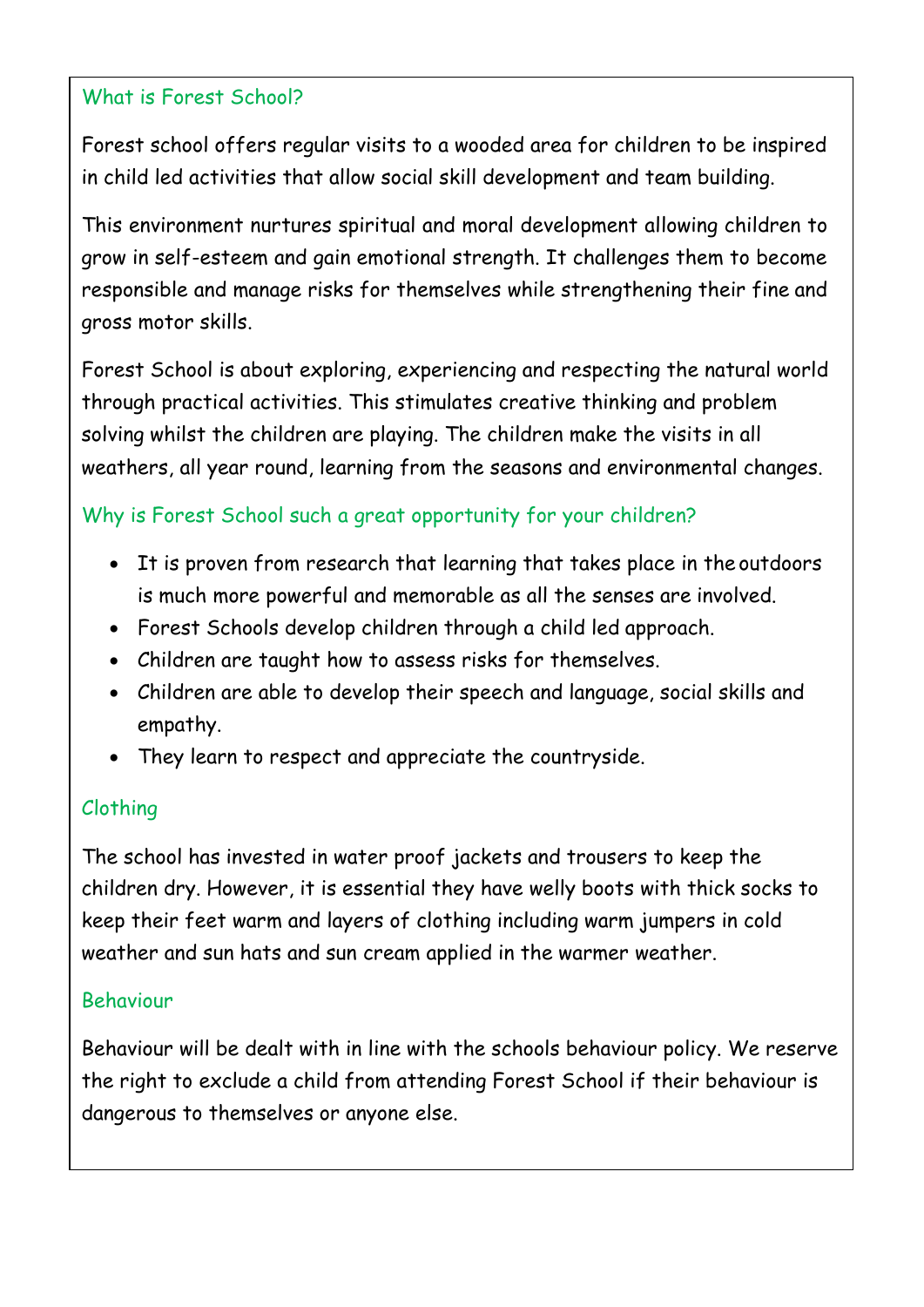#### Getting there

Forest School sessions will be held on a Monday morning and afternoon

(5 weeks for each class)

Autumn term – Year 1

Spring term – Year 2

Summer term – Foundation

# What will they do at Forest Schools?

Children will be in the Forest for about an hour and a half each time. The session usually starts with an opening discussion around the fire circle. Then activities available are explained and any safety training given to them. Children will then choose what they would like to do and the session closes with a reflection around the fire circle.

Children will gradually build up to different activities as trust is gained. These may include:

- Mud faces
- Shelter building
- Collecting fire wood
- Using basic tools to make things under supervision
- Using a talking stick for listening and talking to each other around the fire circle
- Nature walks
- Games